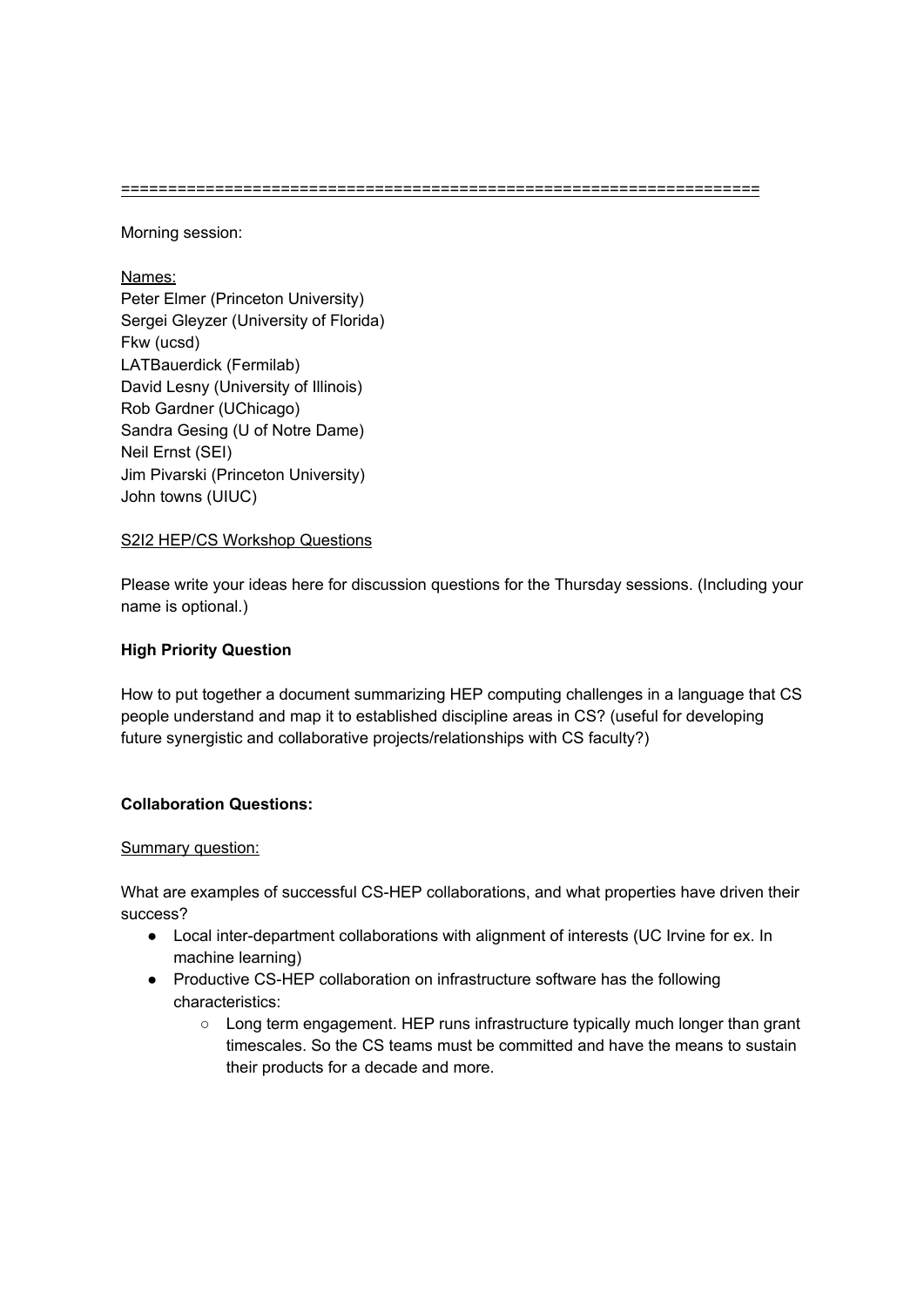- Strong track record of the CS team to work with HEP on solving operational problems we have with the CS software. Don't just throw software over the fence and walk away.
- HEP commits and then follows through and uses the software that we agreed we want, and not just make CS folks do work that then gets dumped. Don't just throw requirements over the fence and walk away.
- HEP needs to be committed to deploy, measure performance, and not reject outright the moment goals aren't quite met, but rather commit to work with the CS team(s) to iteratively improve their artefacts. HEP has a tendency to use initial failure as pretext to reject and build ourselves instead.

Are there examples of CS/domain science collaborations that have worked from which we can learn some lessons to apply to this context? (John Towns)

- Some folks at meeting can speak to general relativity problems pursued in the past
- Domain science provided interesting problems used as CS PhD topics that produced methods and algorithms that also benefitted the advancement of the domain science

How does HEP best present their problems to CS? (S. Gleyzer)

What is the right level of abstraction and how to reach the right audience? (Lothar) How identify problems that are unique to HEP and those that aren't and can be solved more generally (Neil)

How can HEP contribute to CS (two-way collaboration) ? (S. Gleyzer)

- E.g. Are today's globally distributed systems of HEP big and complex enough to be interesting systems worth studying for CS? (fkw - I think HEP would benefit from CS people analyzing what we do) I.e. can data (accounting, job submission, data transfers, network performance, application performance, …) about our systems be of interest to CS? (non-CS person thoughts: generally these are not very interesting and engage CS community at the wrong point. Suspect CS community would be more interested in involvement in defining these things initially as opposed to observing how they do or do not work. This also misses involvement in e.g. the development of the fundamental algorithms for analysis)
- Can some of the solutions to HEP problems be more broadly useful (S. Gleyzer)
	- The concept of "overlay batch system" as implemented in Panda, Dirac, gWMS has been very widely adopted across all of science. In some cases, both the concept and the product are being used outside the experiment it originated in.
	- Geant, Root, Fluka, (what else?) has been widely used across HEP, Astro, NP, Medical physics, ....
	- WLCG created a globally distributed infrastructure that is starting to be useful to IceCube, LIGO, Nova, Xenon1T, Belle, …. I.e. other international science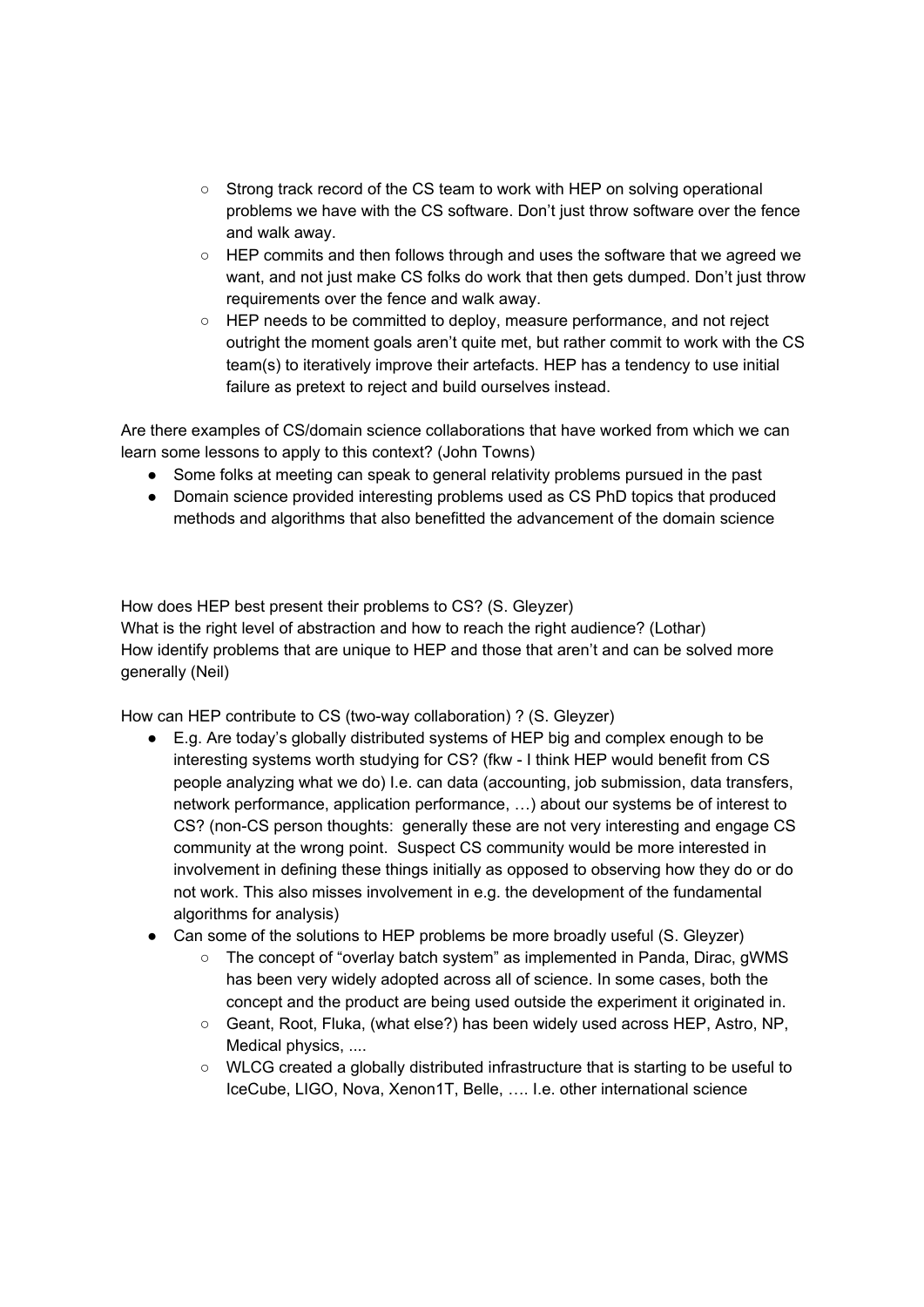collaborations that have the problem of their member institutions wanting to contribute resources to the common good of the collaboration.

- LHCOne as a global networking infrastructure is being joined now by non-LHC experiments in order to serve their global data distribution needs.
- Rucio has been adopted by Xenon1T as data management system
- Cvmfs is being used widely across many sciences. In some cases, it's used for software distribution for large international experiments (e.g. Ligo), in other cases it is used for distributing applications via the modules environment (http://modules.sourceforge.net)
- HEP people have contributed to a variety of open source projects that have originated outside of HEP, and are predominantly used outside of HEP (e.g. HDFS, … what else …?)
- HEP people have contributed to commercial product development (Western Digital firmware bug in the early 2000's, … what else … ? Are there serious examples ? )

HEP and emerging fields of Data Science - seems to be a growth area in computer science departments? Are HEP problems of large scale data acquisition, storage, access, quality assurance and analysis of interest to CS? Note, e.g. http://cra.org/data-science/ : "From a computational point of view, **very large data volumes, very high data rates, and very large numbers of users, demand new systems and new algorithms.** New system architectures that can accommodate the heterogeneity and irregular structure in data access and communication are needed. " [R.G.]

What are the challenges of today's HEP software, and its adoption and scalability on emerging hardware or OS virtualization software that one has to think beyond those? What pieces of this software CS-HEP collaboration can be sliced for CS community to work on with a clear definition of expectations? (Amit K.)

What are the next steps after the workshop we can all contribute to so that we foster the collaboration between HEP and CS? (Sandra Gesing)

#### **Software Institute**

Summary question: What is a useful productive structure for S2I2-HEP institute?

How could an HEP software institute facilitate interactions between the CS and HEP communities?

What is a useful structure for the S2I2-HEP institute? (S. Gleyzer)

What kind of task would a HEP Software Institute take on, on what kind of time scales (short-term initial, mid-term etc)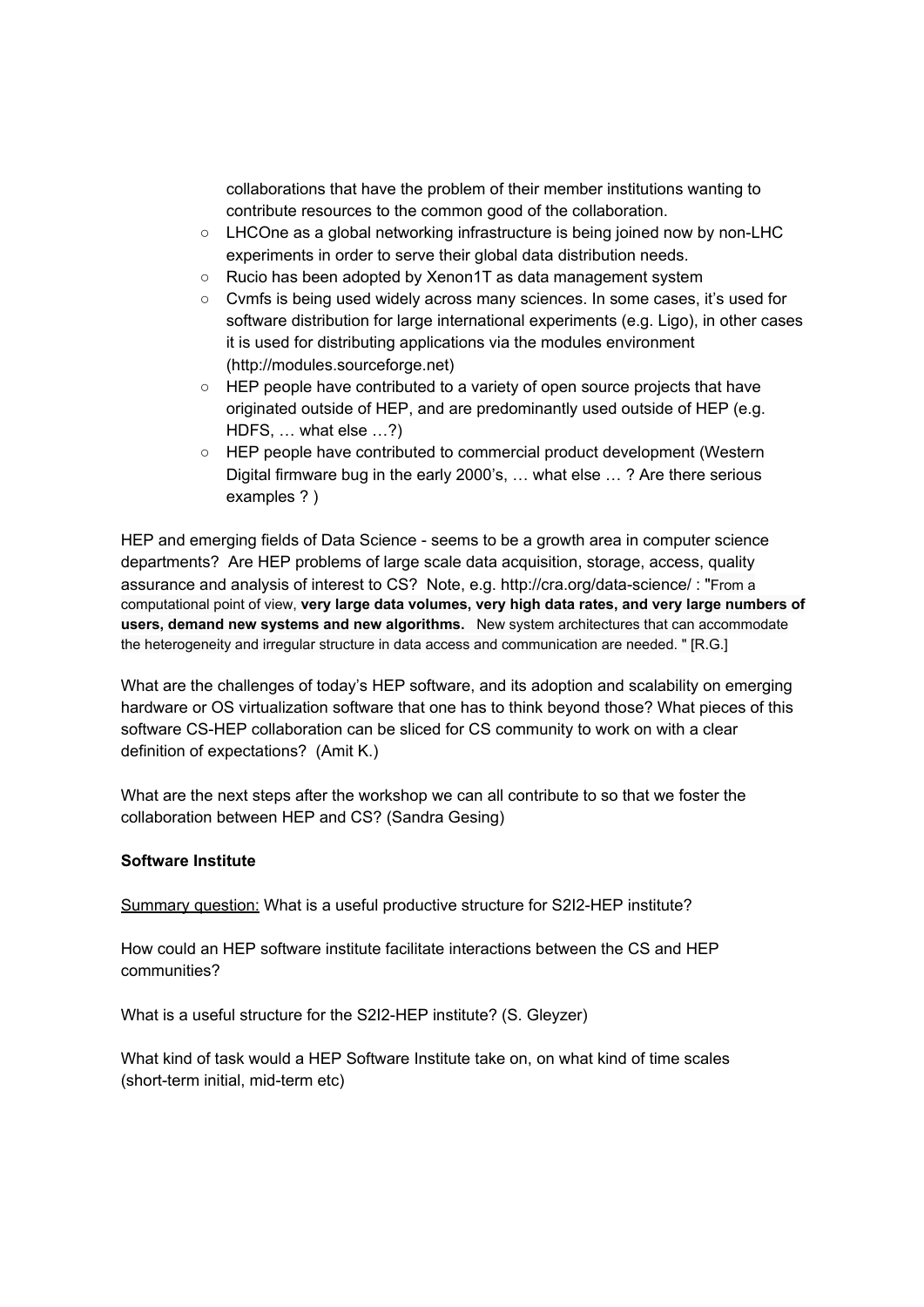## **Data and Knowledge Exchange**

Summary question: What is a useful data and knowledge exchange model between HEP and CS?

How can HEP be more exposed to up-to-date CS ideas, technologies and tools (S. Gleyzer)

How can HEP become a data-repository to be shared with CS? How hard/how much work will it take to create a set of standard HEP datasets for replication with ML, systems, etc.? (similar to R dataframes like sepal width or Netflix movie rating)

How to best educate young (HEP) analysts in CS (S. Gleyzer)

How to provide career path for people working interdisciplinary in CS and HEP (Sandra Gesing)

How can HEP and CS support the Open-Source community (S. Gleyzer)

-----

#### **Original Questions**

Which of the many specialities in CS is most useful for HEP? (consider: machine learning, software engineering, computer vision, programming languages, networks, databases, complexity theory, robotics, human computer interaction, systems, architecture, ...) (N Ernst)

- This isn't an answer in full, but some examples of where applications of the above are currently being used in HEP (M. Feickert)
	- Machine Learning (DOI's and e-Prints): 10.1038/ncomms5308, arXiv:1609.00607, arXiv:1612.01551
	- Machine Learning and (some) Computer Vision: 10.1088/1748-0221/11/09/P09001, arXiv:1611.05531
	- Programming languages (incomplete, others please add): C++ (ATHENA, ROOT), Python (PyROOT, applications of scikit-learn)

How to engage a broader slice of the CS community and make scientific computing more respectable within CS circles? (A commonly heard complaint in CS: scientific computing is a "niche" research area.)

How can we create "crystallization points", shared artifacts that allow the encoding of tools and practices of the two communities and that can be improved over time? (Successful examples are wikipedia, linux kernel, docker registry)

● Along these lines **DIANA HEP** (in particular Kyle Cranmer and Lukas Heinrich) is working on some of this in the form of preserving analyses with use of Docker (c.f.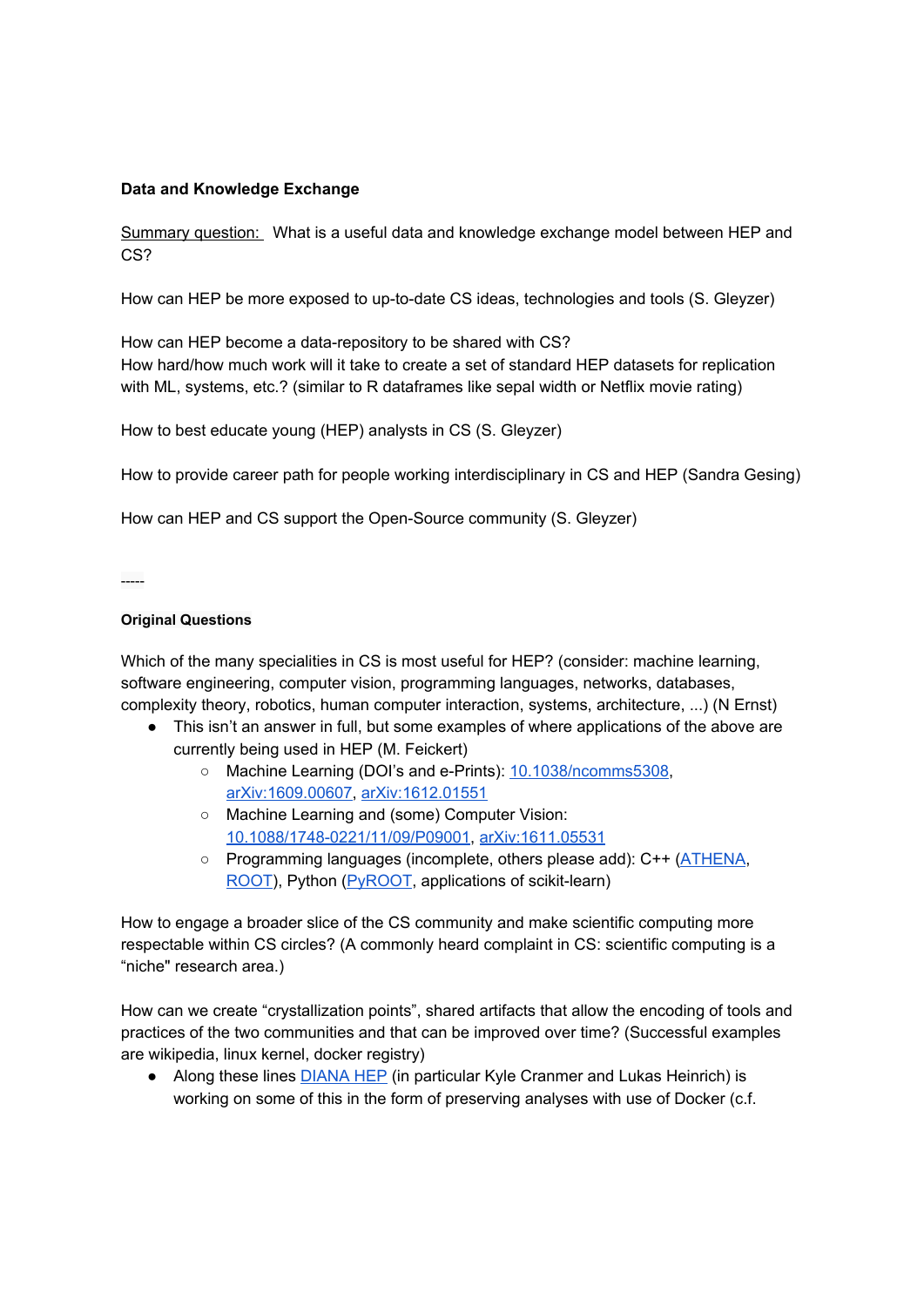RECAST). Though Docker has some problems with HPC envs(?) (M. Feickert) This article has useful pointers to efforts making software containers viable for HPC (C. Maltzahn).

How to align the CS research mechanisms (3 year grants, student developers, conference pubs) with the longer term needs of big science (30 year projects, production software, journal publications)? 1-year conference paper cycles, large number of HEP authors on papers

Could HEP describe some long-term challenges that don't need to be solved immediately, but that CS people could go off and think about? (D. Katz)

What CS research challenges exist within HEP where CS researchers could contribute to HEP but also receive recognition for their work in the CS community? (D. Katz)

What are the incentives for such collaboration for HEP people? For CS people? For non-CS people? E.g. recognition, funding, publications, students, new problems to solve, new places to apply technologies, new solutions to current problems, pride in working on a global-scale problem.

Re: data "privatization" in Frank's presentation (commentary here from R. Gardner):

- "Public" and "private" have different meanings in collaborations. In Frank's talk "public" meant datasets available collaboration-wide, e.g. public to the collaboration, and private meaning the end-stage datasets specific to an analysis and not necessarily registered in the experiment's official catalogs, even after publication (Frank correct me if this is wrong - fkw: yes, this is what I meant).
	- $\circ$  This is wrong public here means really public, released externally sometimes with the software needed to run over it (S. Gleyzer) opendata.cern.ch
		- Fkw: in my slides public meant public to the collaboration. I did not address the question of public to the rest of the world. That's a much more complicated problem that I tried to avoid.
- The implication of this if true is that it prevents full reproducibility of a published result; there's a little "black hole" of data (and potentially software) between the collaboration datasets and the final plots and figures data.
	- Fkw: there is and has always been this "black hole". We deal with it by having two independent teams do the same and confirm each other for any high profile analysis. To be very clear, it is inconceivable that CMS (or ATLAS) would ever claim a discovery of anything without multiple independent teams taking the data and arriving at the same results.
- In the future we want "published" results to come with published data, and software, allowing for reproducibility by future analysts.
	- Fkw: what does this mean? What about the HLT? The L1 trigger? What does "data" mean here? What does "software" mean here? What does "reproducibility" mean here? By whom, and for what purpose? Does the public benefit from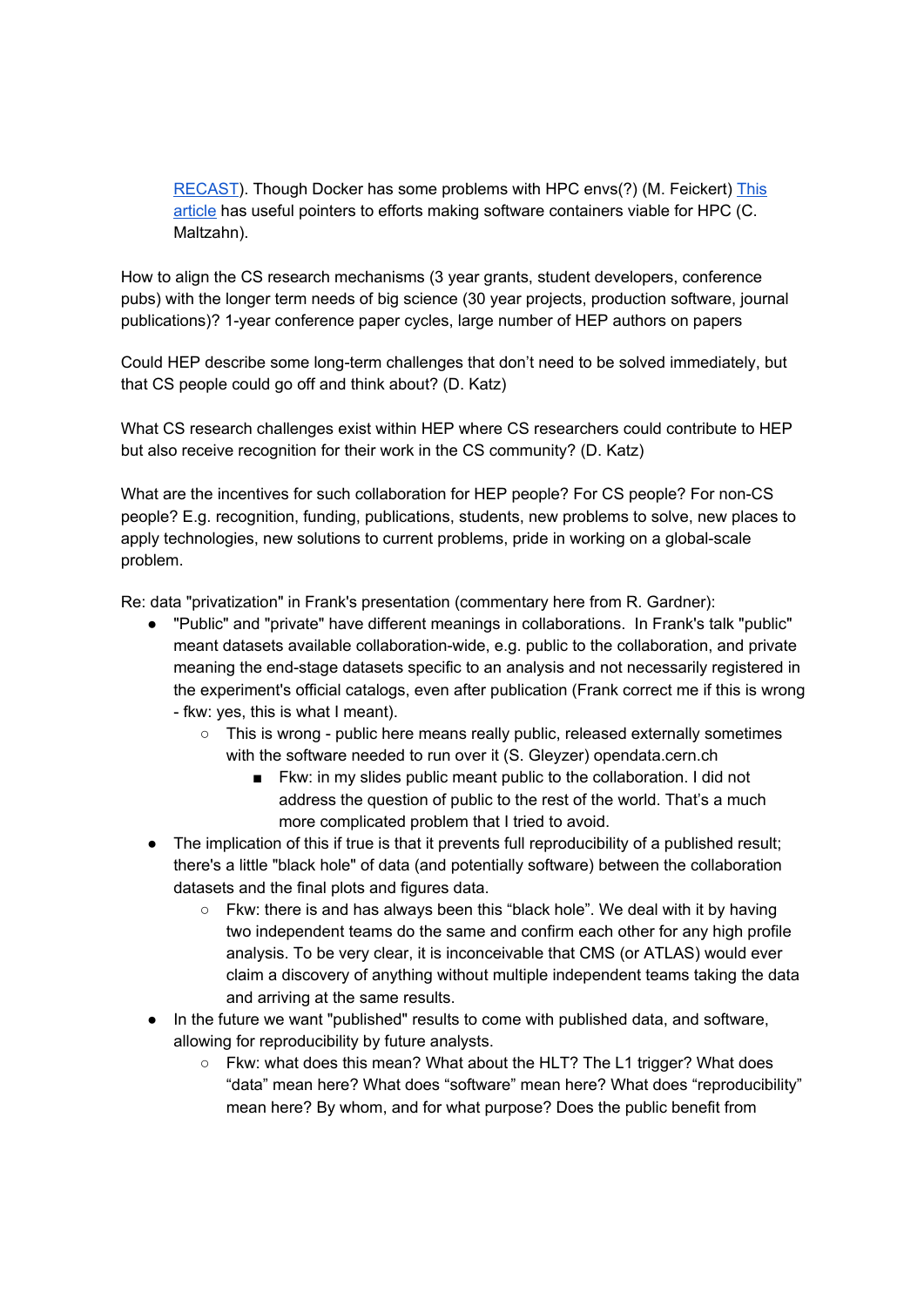Petabytes of RAW data from the LHC? Is there any agency on the planet prepared to fund the curation of those Petabytes, incl. all the necessary calibrations and software (reconstruction and simulation) and documentation?

- Corrollary: even Astronomy that has a long tradition of making data public do not in general make all the RAW data public. There is a conscious choice being made what level data products are useful in the public domain. And that fundamentally limits the meaning of reproducibility. The data that is made public can generally not be reproduced from the RAW data, which is generally not public. See e.g. plans for LSST, or practice by Fermi LAT, or ...
- How can CS help here? (many projects out there are they addressing problems relevant to the scale and timeframe of HL-LHC?)
	- $\circ$  Check out the Popper convention -- this effort views reproducibility as a software engineering problem (the dev/ops community has already sophisticated tools to reproduce behaviors in a continually evolving software artifacts) and is partly funded by the Big Weather Web NSF SI2-SSI project. It's a convention, not a particular tool set (although tools need to be "scriptable"). So it should be applicable to a wide variety of domains. It's also scalable because it uses git for provenance and the git repositories include large resources by reference.
- (D. Katz: see https://mpsopendata.crc.nd.edu for some work in this area)

What role common data formats play in fostering collaboration with computer scientists. I.e. moving away from ROOT formats to open formats, those used e.g. in other data driven sciences? (R. Gardner)

How can CS help build frameworks/organization/processes that incubate software from the S2I2 into open source projects? Do organizations like AMPLab – UC Berkeley which build tools that have strong industry-coupling and support apply? How do we avoid building HEP unicorns, but technologies that are potentially of broad interest and with large, open development communities? (R. Gardner)

- Check out Center for Research in Open Source Software (CROSS) at UC Santa Cruz. The research project portfolio is currently skewed towards storage systems but the goal is to create a career path for Ph.D. students to become open-source software leaders. The membership agreement and the bylaws are strongly inspired by NSF's U/ICRC concept.
- Red Hat also provides great resources for open source in education.

What open source tools supported by industry can the HEP community use to solve its problems? Some good examples are OpenStack and LLVM (Spark, Tensorflow, also various commercial "AI as service" offerings, see IBM Watson for example), are there more out there? (L. Sexton-Kennedy)